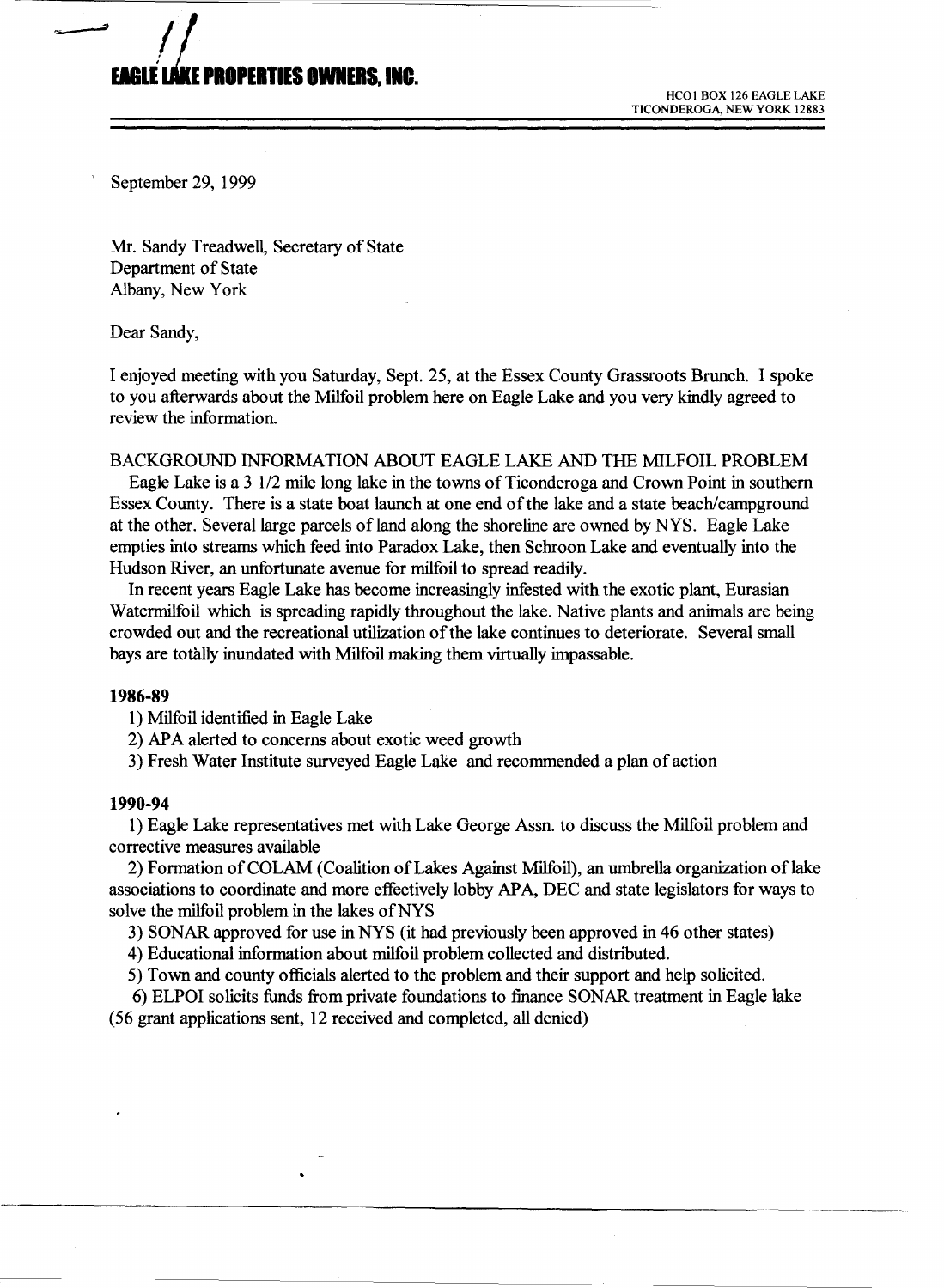# **1995-97**

..

1) DEC in conjunction with COLAM asked Eagle Lake and Lake George to participate in a pilot project to demonstrate the effectiveness of SONAR for a whole lake treatment (Eagle Lake) and specific site treatments (Lake George)--both lakes readily agreed

2) A contribution from Sen. Stafford was used for the initial phase of the Pilot Project, (initial surveys, permits, applicator selection, GElS preparation, etc.

3) A Dept. of State Water Revitalization Grant was received to do prelimiary site testingseptic systems, road runoff, etc.

4) Ongoing work by ELPOI members on DEC committees to help the project go forward

## **1998-99**

1) Phase II of the Pilot Project put on hold due to lack of funding

2) Dr. James Sutherland of the DEC who is overseeing the pilot project met with ELPOI Board and expressed optimism that funding woud be made available and the project would go forward.

3) He recommended a letterwriting campaign to legislators and DEC Chm Cahill to solicit funding

4) Septic dye testing completed byapprox. 90% of homeowners to assure the high water quality of the lake.

## TO DATE

I)ELPOI applied to Sen. Stafford for \$109,000 member item to fund the sonar application but was denied with the statement that this is not the correct method to fund this type of project

2) Responses to requests to DEC Chm Cahill and other members of the DEC are that DEC does not have the funds to pay for this type of a project

3)Applications for numerous grants have been denied because they do not cover control of non-native aquatic plants

4) Contact with a lobby group in Wash. DC to secure federal dollars indicated that most of the funding is in the form of matching funds if available

5)We have solicited our membership for pledges and have a commitment for some funds, but most members would rather see our funds applied to follow-up maintenance and post-treatment monitoring

6)We have commitments from SePro( the manufacturer of SONAR) and the applicator Allied Biological to help keep costs contained so that the demonstration project can become a reality.

7) Still NO FUNDING is available

Sandy, we are asking you to use this information and work with us to find a source of the needed funds to put an end to the spread of milfoil in Eagle Lake before it further destroys our lake and the waters we empty into. I am available to answer any questions and provide any other information. Thank you so much for any help you can give us.

### Sincerely,

Mary-Lloyd Burroughs, ELPOI Vice President (518) 585-7277 eaglake @aol.com